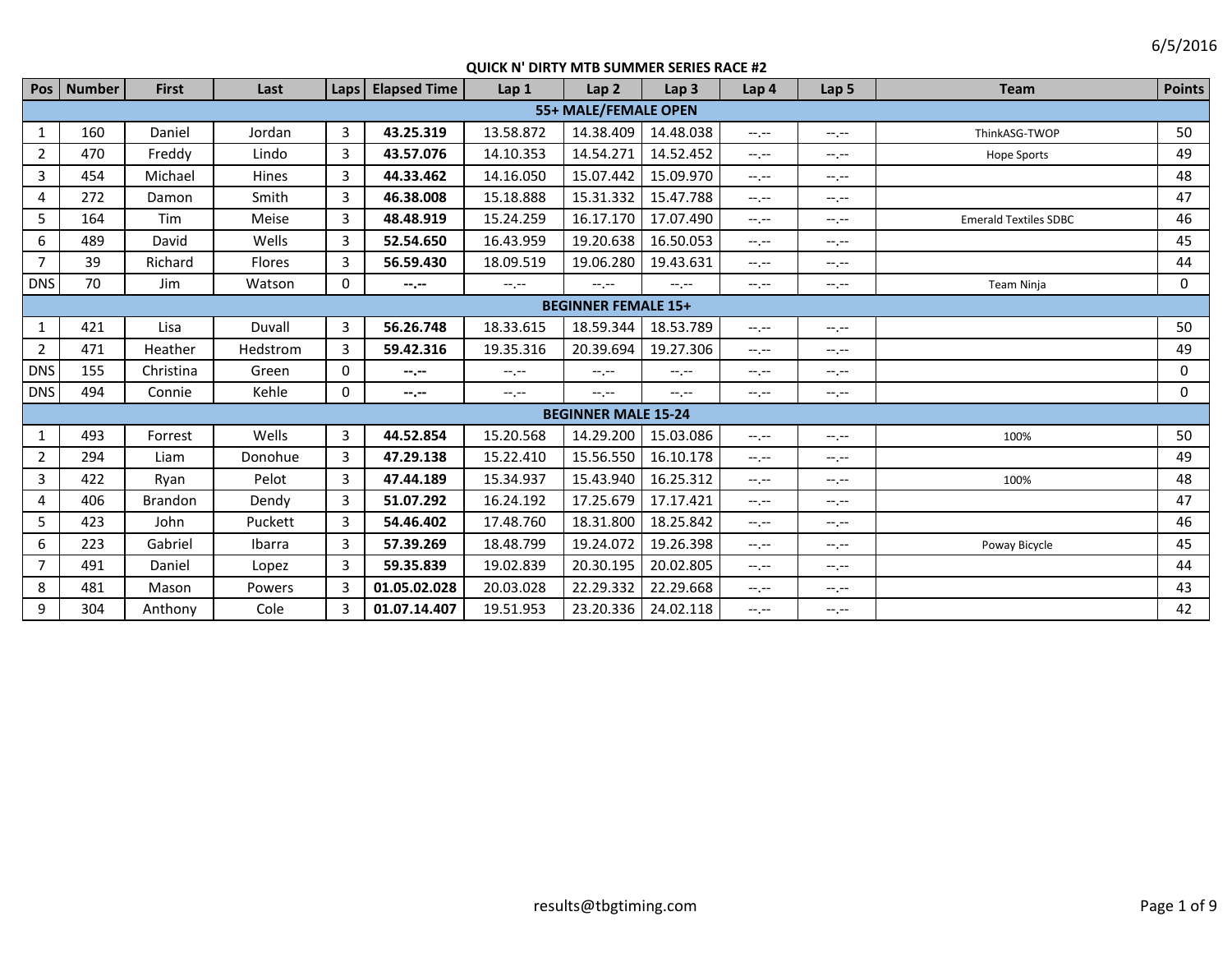| Pos            | <b>Number</b> | <b>First</b> | Last            | Laps           | <b>Elapsed Time</b> | Lap 1     | Lap <sub>2</sub>           | Lap <sub>3</sub> | Lap 4            | Lap 5            | <b>Team</b>                      | <b>Points</b> |
|----------------|---------------|--------------|-----------------|----------------|---------------------|-----------|----------------------------|------------------|------------------|------------------|----------------------------------|---------------|
|                |               |              |                 |                |                     |           | <b>BEGINNER MALE 25-36</b> |                  |                  |                  |                                  |               |
| $\mathbf{1}$   | 246           | Paul         | Mason           | 3              | 41.53.578           | 13.35.939 | 14.04.885                  | 14.12.754        | $-1 - 1 - 1 = 0$ | $-1 - 1 - 1 = 0$ |                                  | 50            |
| $\overline{2}$ | 306           | German       | Verduzco        | 3              | 43.55.328           | 14.04.803 | 14.52.262                  | 14.58.263        | $-1, -1$         | $-1 - 1 - 1 = 0$ |                                  | 49            |
| 3              | 228           | francis      | juan            | 3              | 45.50.591           | 15.00.990 | 15.22.022                  | 15.27.579        | $-1. - -$        | $-1.1 -$         |                                  | 48            |
| 4              | 171           | Benjamin     | Zavadil         | 3              | 49.15.918           | 16.01.778 | 16.38.223                  | 16.35.917        | $-1, -1$         | $-1$ , $-1$      |                                  | 47            |
| 5              | 138           | Stephen      | Brandon         | 3              | 49.19.862           | 15.56.832 | 16.32.237                  | 16.50.793        | $-1$ , $-1$      | $-1$ , $-1$      | Disney Kids                      | 46            |
| 6              | 492           | Robert       | Gonzalez        | $\overline{3}$ | 51.18.768           | 16.29.669 | 17.39.751                  | 17.09.348        | $-1 - 1 - 1 = 0$ | $-1 - 1 - 1 = 0$ |                                  | 45            |
| $\overline{7}$ | 300           | Rory         | Green           | 3              | 51.25.247           | 16.43.423 | 17.00.585                  | 17.41.239        | $-1 - 1 - 1 = 0$ | $-1 - 1 - 1 = 0$ |                                  | 44            |
| 8              | 242           | Arin         | Loudon          | 3              | 53.21.885           | 16.46.807 | 18.37.357                  | 17.57.721        | $-1, -1$         | $-1 - 1 - 1 = 0$ | Poway Bicycle                    | 43            |
| 9              | 372           | Kenyon       | Hess            | 3              | 53.49.857           | 16.35.642 | 18.44.026                  | 18.30.189        | $-1 - 1 - 1 = 0$ | $-1 - 1 - 1 = 0$ |                                  | 42            |
| 10             | 175           | Derek        | Anderson        | 3              | 55.00.077           | 16.31.680 | 19.20.850                  | 19.07.547        | $-1, -1$         | $-1 - 1 - 1 = 0$ |                                  | 41            |
| 11             | 480           | Manuel       | Ramirez Collins | 3              | 55.50.400           | 17.45.640 | 18.34.534                  | 19.30.226        | $-1 - 1 - 1 = 0$ | $-1.1 -$         |                                  | 40            |
| 12             | 409           | Paul         | Greco           | 3              | 55.59.750           | 16.47.738 | 19.05.674                  | 20.06.338        | $-1. -1$         | $-1 - 1 - 1 = 0$ |                                  | 39            |
| 13             | 54            | William      | Porter          | 3              | 56.23.878           | 17.58.799 | 18.59.753                  | 19.25.326        | $-1 - 1 - 1 = 0$ | $-1 - 1 - 1 = 0$ |                                  | 38            |
| 14             | 488           | <b>Nick</b>  | Rosenberg       | 3              | 58.11.782           | 18.11.782 | 20.48.439                  | 19.11.561        | $-1 - 1 - 1 = 0$ | $-1 - 1 - 1 = 0$ | Chainline Bikes Veys Powersports | 37            |
| 15             | 455           | Chris        | Luna            | 3              | 59.41.526           | 19.00.526 | 20.28.104                  | 20.12.896        | $-1 - 1 - 1 = 0$ | $-1$ , $-1$      |                                  | 36            |
| 16             | 424           | rupert       | hauser          | $\overline{3}$ | 01.03.05.806        | 19.49.806 | 21.25.442                  | 21.50.558        | $-1 - 1 - 1 = 0$ | $-1 - 1 - 1 = 0$ |                                  | 35            |
| 17             | 487           | Scott        | Carpenter       |                | 19.04.357           | 19.04.357 | $-1 - 1 - 1 = 0$           | $-1 - 1 - 1 = 0$ | $-1$ , $-1$      | $-1 - 1 - 1 = 0$ |                                  | 34            |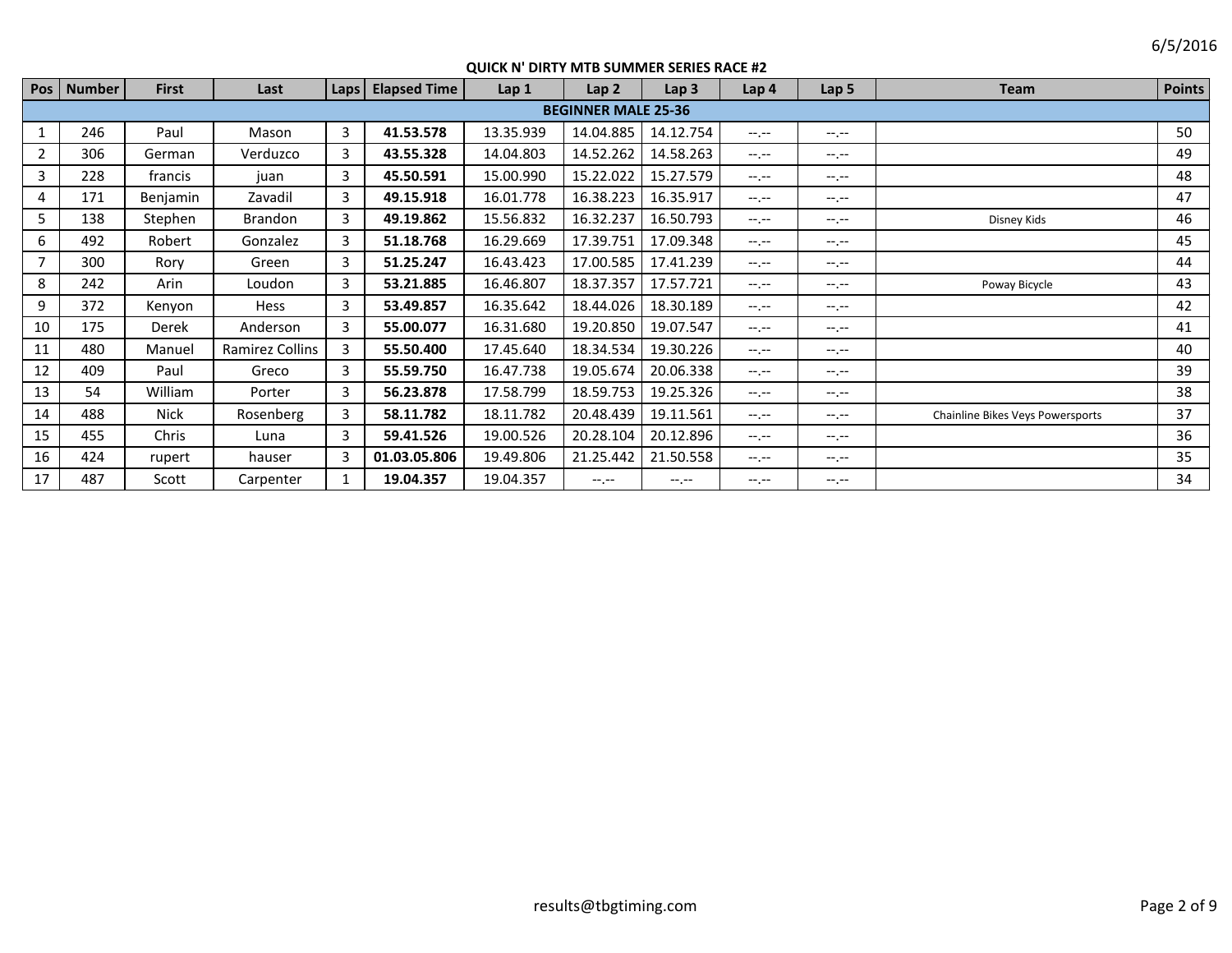|                | Pos   Number | <b>First</b> | Last         | Laps           | <b>Elapsed Time</b> | Lap 1     | Lap <sub>2</sub>           | Lap <sub>3</sub> | Lap 4       | Lap 5            | <b>Team</b>                   | <b>Points</b> |
|----------------|--------------|--------------|--------------|----------------|---------------------|-----------|----------------------------|------------------|-------------|------------------|-------------------------------|---------------|
|                |              |              |              |                |                     |           | <b>BEGINNER MALE 37-48</b> |                  |             |                  |                               |               |
| 1              | 474          | Jonathan     | Knight       | 3              | 44.39.192           | 14.10.238 | 15.12.061                  | 15.16.893        | $-1$ , $-1$ | $-1 - 1 - 1 = 0$ | Cracka Cr3w-Team Ninja        | 50            |
| $\overline{2}$ | 463          | Jason        | <b>Tuffs</b> | 3              | 46.21.772           | 15.10.400 | 15.59.118                  | 15.12.254        | $-1, -1$    | $-1, -1$         | Ride Cyclery                  | 49            |
| $\overline{3}$ | 63           | Russell      | Simpson      | $\overline{3}$ | 48.41.790           | 15.39.931 | 16.26.588                  | 16.35.271        | $-1$ , $-1$ | --.--            | Team Ninja                    | 48            |
| 4              | 457          | Rob          | MOrel        | 3              | 48.49.834           | 16.03.574 | 16.25.987                  | 16.20.273        | $-1$ , $-1$ | $-1, -1$         |                               | 47            |
| 5              | 305          | Steven       | Tom          | $\overline{3}$ | 49.45.067           | 15.56.846 | 16.52.216                  | 16.56.005        | $-1, -1$    | $-1$ .           |                               | 46            |
| 6              | 189          | Jonathan     | Collins      | 3              | 49.53.133           | 16.40.041 | 16.32.689                  | 16.40.403        | $-1, -1$    | $-1 - 1 - 1 = 0$ | Linked Cycling San Diego      | 45            |
| $\overline{7}$ | 458          | Jason        | Altstatt     | $\overline{3}$ | 49.54.531           | 15.55.420 | 17.04.668                  | 16.54.443        | $-1, -1$    | $-1$ . $-1$      | <b>Inkys Bikes</b>            | 44            |
| 8              | 262          | Marco        | Prima        | 3              | 50.10.700           | 16.10.908 | 16.55.789                  | 17.04.003        | $-1, -1$    | --.--            | <b>Team Ninja</b>             | 43            |
| 9              | 208          | Victor       | Fox          | 3              | 50.39.051           | 16.34.361 | 17.09.833                  | 16.54.857        | $-1, -1$    | $-1$ .           |                               | 42            |
| 10             | 348          | Matthew      | Kogan        | $\overline{3}$ | 52.56.825           | 16.59.670 | 17.59.431                  | 17.57.724        | $-1, -1$    | $-1, -1$         |                               | 41            |
| 11             | 320          | Joey         | Yates        | 3              | 53.07.561           | 16.24.538 | 18.26.889                  | 18.16.134        | $-1$        | $-1$             |                               | 40            |
| 12             | 425          | Darren       | Parsons      | $\overline{3}$ | 54.19.414           | 18.00.529 | 18.22.224                  | 17.56.661        | $-1$        | $-1 - 1 - 1 = 0$ |                               | 39            |
| 13             | 313          | Micheal      | Davis        | 3              | 56.55.109           | 18.52.797 | 19.13.850                  | 18.48.462        | $-1$        | $-1$ .           |                               | 38            |
| 14             | 319          | Scott        | Perkins      | 3              | 57.15.390           | 18.41.161 | 19.35.229                  | 18.59.000        | $-1, -1$    | $-1$ . $-1$      | D 37 MTB Crew Fullerton Bikes | 37            |
| 15             | 209          | Steven       | Giroux       | 3              | 57.32.999           | 18.14.807 | 19.46.164                  | 19.32.028        | $-1$ , $-1$ | --.--            |                               | 36            |
| 16             | 495          | Mario        | Ibarra       | 3              | 58.02.172           | 17.11.669 | 20.17.832                  | 20.32.671        | $-1$        | $-1$ .           | SDRP                          | 35            |
| 17             | 216          | <b>Brent</b> | Heemstra     | 3              | 59.00.990           | 18.51.990 | 20.33.504                  | 19.35.496        | $-1$        | $-1$ .           | Haro                          | 34            |
| 18             | 254          | Oliver       | Oco          | 3              | 59.46.028           | 20.32.028 | 20.02.232                  | 19.11.768        | $-1$        | $-1$             |                               | 33            |
| 19             | 350          | Rick         | Lombardi     | 3              | 01.00.20.970        | 23.10.970 | 19.34.259                  | 17.35.741        | $-1, -1$    | $-1 - 1 - 1 = 0$ |                               | 32            |
| 20             | 475          | Matthew      | Hedstrom     | 3              | 01.00.27.088        | 19.07.088 | 20.27.038                  | 20.52.962        | $-1$        | $-1$             |                               | 31            |
| 21             | 426          | Cris         | Searle       | 3              | 01.02.40.601        | 18.59.601 | 21.53.586                  | 21.47.414        | $-1$        | --.--            | <b>TNR</b>                    | 30            |
| 22             | 221          | craig        | hobart       | 3              | 01.02.42.271        | 18.58.271 | 20.44.000                  | 23.00.000        | $-1$ , $-1$ | --.--            | <b>TNR</b>                    | 29            |
| 23             | 472          | Kevin        | Hedstrom     | 3              | 01.03.51.498        | 20.16.498 | 21.56.554                  | 21.38.446        | $-1, -1$    | $-1, -1$         |                               | 28            |
| 24             | 486          | <b>Brad</b>  | Young        | $\overline{3}$ | 01.06.59.912        | 20.35.961 | 25.40.699                  | 20.43.252        | $-1$        | $-1$ .           |                               | 27            |
| <b>DNS</b>     | 150          | <b>Brian</b> | Bonnell      | 0              | $- - - - -$         | $-1$      | $-1, -1$                   | $-1, -1$         | $-1, -1$    | $-1, -1$         |                               | 0             |
| <b>DNS</b>     | 162          | Shawn        | Lantz        | 0              | $-1$                | $-1, -1$  | --.--                      | $-1, -1$         | $-1, -1$    | $-1$ .           |                               | 0             |
| <b>DNS</b>     | 165          | John         | Moatsos      | $\mathbf{0}$   | --.--               | $-1, -1$  | $-1$                       | $-1, -1$         | $-1$ , $-1$ | $-1$ , $-1$      |                               | $\mathbf{0}$  |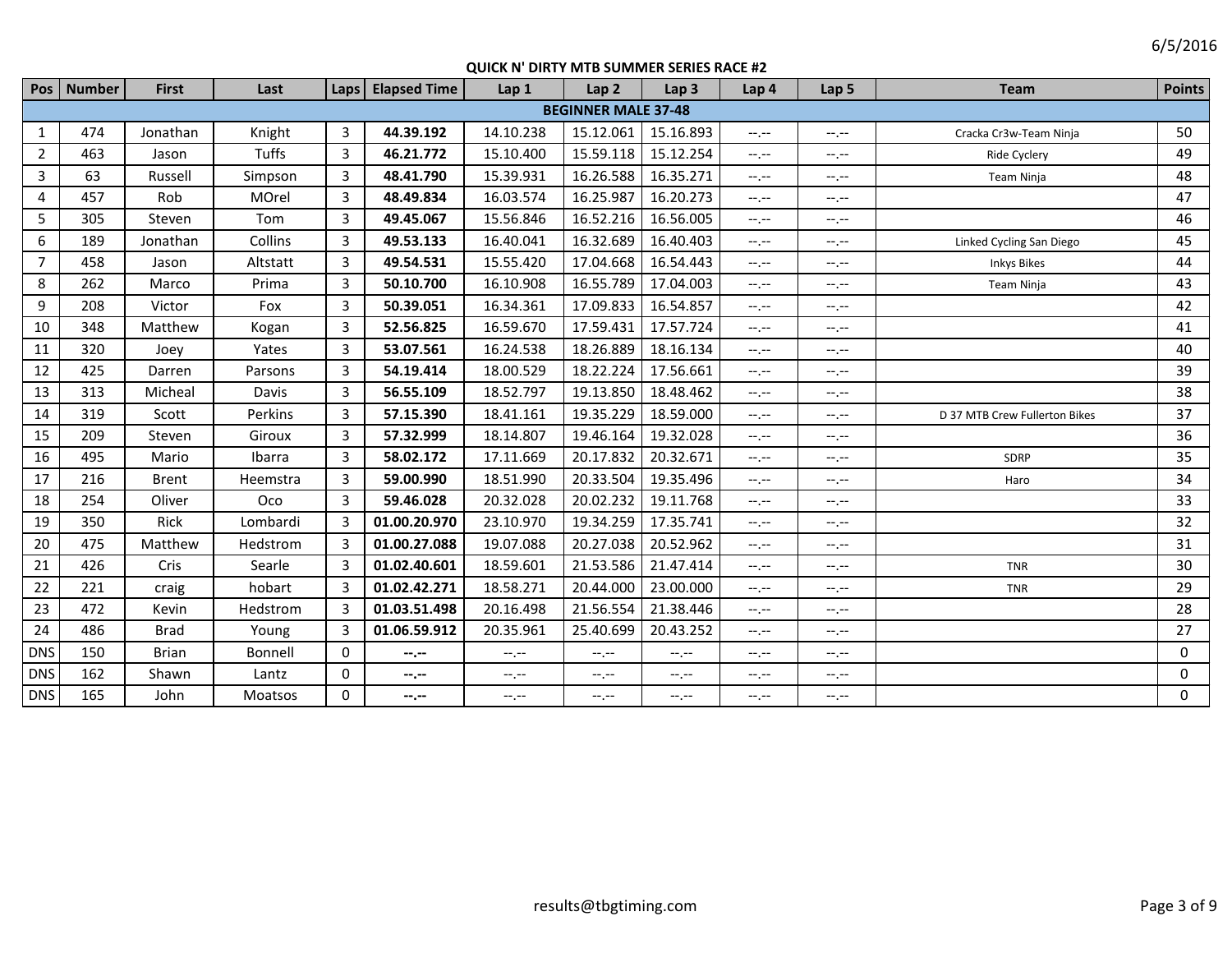| Pos            | <b>Number</b> | <b>First</b> | Last           | Laps           | <b>Elapsed Time</b> | Lap 1                       | Lap <sub>2</sub>         | Lap <sub>3</sub> | Lap 4            | Lap 5       | <b>Team</b>                             | <b>Points</b>    |
|----------------|---------------|--------------|----------------|----------------|---------------------|-----------------------------|--------------------------|------------------|------------------|-------------|-----------------------------------------|------------------|
|                |               |              |                |                |                     |                             | <b>BEGINNER MALE 49+</b> |                  |                  |             |                                         |                  |
| 1              | 347           | Jeff         | Taylor         | 3              | 45.54.901           | 14.58.729                   | 15.29.552                | 15.26.620        | $-1, -1$         | $-1, -1$    | Mainline Coffee                         | 50               |
| $\overline{2}$ | 485           | Mitch        | Turner         | 3              | 47.34.470           | 16.28.947                   | 15.37.096                | 15.28.427        | $-1, -1$         | $-1, -1$    | <b>TASCO TNRC</b>                       | 49               |
| 3              | 195           | Mike         | Cruden         | 3              | 47.38.299           | 15.08.350                   | 16.13.632                | 16.16.317        | $-1$             | $-1, -1$    |                                         | 48               |
| 4              | 183           | Frank        | Bayr           | $\mathbf{3}$   | 48.07.709           | 15.05.300                   | 15.54.618                | 17.07.791        | $-1, -1$         | $-1, -1$    | Powered by FANDA LABS                   | 47               |
| 5              | 412           | Matt         | Wallace        | $\mathbf{3}$   | 50.03.028           | 16.12.348                   | 17.18.453                | 16.32.227        | $-1, -1$         | --,--       |                                         | 46               |
| 6              | 429           | Gerardo      | Sanchez        | $\mathbf{3}$   | 51.43.620           | 17.15.750                   | 17.05.350                | 17.22.520        | $-1, -1$         | $-1, -1$    |                                         | 45               |
| $\overline{7}$ | 430           | David        | Taylor         | $\mathbf{3}$   | 53.14.680           | 17.04.627                   | 18.10.394                | 17.59.659        | $-1$             | $-1$        |                                         | 44               |
| 8              | 459           | Steve        | Caballero      | 3              | 53.21.886           | 17.28.308                   | 18.21.042                | 17.32.536        | $-1$             | $-1$        | Specialized Fox Glokos- Vans            | 43               |
| 9              | 427           | John         | <b>Bayliss</b> | $\overline{3}$ | 56.03.438           | 18.28.968                   | 18.33.092                | 19.01.378        | $-1, -1$         | $-1, -1$    | Team Ninja                              | 42               |
| 10             | 219           | Kevin        | Hess           | $\mathbf{3}$   | 59.21.154           | 18.10.154                   | 20.20.384                | 20.50.616        | $-1, -1$         | $-1, -1$    |                                         | 41               |
| 11             | 170           | Benjamin     | Wojcik         | $\mathbf{3}$   | 01.02.43.741        | 19.52.741                   | 21.28.310                | 21.22.690        | $-1, -1$         | $-1, -1$    | Team Ninja                              | 40               |
| 12             | 303           | Jim          | Cole           | 3              | 01.39.24.640        | 28.30.640                   | 34.15.000                | 36.39.000        | $-1, -1$         | $-1, -1$    |                                         | 39               |
| <b>DNF</b>     | 428           | Ricardo      | Carreon III    | $\mathbf{1}$   | 23.20.813           | 23.20.813                   | $-1$                     | $-1 - 1 - 1 = 0$ | $-1, -1$         | $-1, -1$    | www.powaybicycle.com                    | $\boldsymbol{0}$ |
| <b>DNS</b>     | 211           | Fabian       | Grassini       | 0              | --.--               | $\leftarrow$ , $\leftarrow$ | $-1$                     | $-1 - 1 - 1 = 0$ | $-1, -1$         | $-1$        |                                         | $\mathbf 0$      |
|                |               |              |                |                |                     |                             | <b>BIG BONED 200+</b>    |                  |                  |             |                                         |                  |
| $\mathbf{1}$   | 235           | Jeff         | Laubscher      | 3              | 42.43.248           | 14.16.600                   | 14.29.701                | 13.56.947        | $-1 - 1 - 1 = 0$ | $-1, -1$    |                                         | 50               |
| $\overline{2}$ | 205           | Todd         | Flaming        | $\overline{3}$ | 43.04.839           | 14.17.594                   | 14.29.916                | 14.17.329        | $-1 - 1 - 1 = 0$ | $-1, -1$    | Mainline Coffee                         | 49               |
| $\overline{3}$ | 485           | Jack         | Barrena        | $\overline{3}$ | 44.19.919           | 14.30.737                   | 15.03.745                | 14.45.437        | $-1 - 1 - 1 = 0$ | $-1, -1$    | <b>NOPE</b>                             | 48               |
| 4              | 64            | gary         | siuzdak        | 3              | 44.58.679           | 14.23.329                   | 14.55.574                | 15.39.776        | $-1$ .           | $-1, -1$    | <b>ABR Tasco</b>                        | 47               |
| 5              | 460           | Todd         | Young          | 3              | 46.58.448           | 14.57.389                   | 16.03.758                | 15.57.301        | $-1$ .           | $-1, -1$    | Team Ninja                              | 46               |
| 6              | 322           | Jose         | Eduardo Leon   | $\overline{3}$ | 47.49.750           | 15.25.741                   | 16.08.147                | 16.15.862        | $-1$ .           | $-1, -1$    |                                         | 45               |
| $\overline{7}$ | 434           | Russell      | Rollins        | $\overline{3}$ | 50.22.359           | 15.26.928                   | 16.51.344                | 18.04.087        | --.--            | $-1$ , $-1$ | Ryno Power                              | 44               |
| 8              | 433           | Eric         | Garcia         | $\overline{3}$ | 50.31.043           | 16.33.102                   | 17.03.477                | 16.54.464        | $-1 - 1 - 1 = 0$ | $-1$ , $-1$ | Team Baghouse                           | 43               |
| 9              | 432           | jeff         | davis          | 3              | 01.04.58.046        | 20.36.018                   | 20.17.544                | 24.04.484        | $-1 - 1 - 1 = 0$ | $-1, -1$    |                                         | 42               |
|                |               |              |                |                |                     |                             | <b>ENDURO 15+</b>        |                  |                  |             |                                         |                  |
| $\mathbf{1}$   | 316           | Skylar       | Arcidiancono   | 3              | 43.13.362           | 14.23.327                   | 14.25.438                | 14.24.597        | $-1$ .           | --.--       | Intense Bombers                         | 50               |
| $\overline{2}$ | 477           | Tom          | Esbeck         | 3              | 43.47.781           | 14.06.150                   | 14.39.199                | 15.02.432        | $--, --$         | $-1$        |                                         | 49               |
| 3              | 385           | Axel         | Wadlund        | 3              | 45.51.648           | 14.42.257                   | 15.36.743                | 15.32.648        | $-1, -1$         | $-1, -1$    |                                         | 48               |
| 4              | 325           | Austin       | Hughey         | 3              | 47.23.031           | 15.08.438                   | 16.02.381                | 16.12.212        | $-1 - 1 - 1 = 0$ | $-1$ , $-1$ |                                         | 47               |
| 5              | 435           | Laura        | Boase          | 3              | 52.23.341           | 16.30.321                   | 17.40.217                | 18.12.803        | $-1$             | $-1, -1$    | <b>Chainline Bikes</b>                  | 46               |
|                |               |              |                |                |                     |                             | <b>EXPERT FEMALE 15+</b> |                  |                  |             |                                         |                  |
| 1              | 342           | Gwendalyn    | Gibson         | 4              | 54.22.339           | 13.31.173                   | 13.30.389                | 13.49.067        | 13.31.710        | $-1$ , $-1$ | Ramona High School Norco Bicycles TASCO | 50               |
| $\overline{2}$ | 416           | Tammy        | Tabeek         | 4              | 58.21.964           | 13.46.212                   | 14.33.079                | 14.43.006        | 15.19.667        | $-1$        | Braveheart                              | 49               |
| 3              | 328           | Shelly       | Peppe-Nani     | 4              | 01.01.32.963        | 14.39.963                   | 15.33.688                | 15.48.370        | 15.30.942        | $-1$        | Team ninja                              | 48               |
| 4              | 159           | Kristi       | Johnson Riell  | 3              | 53.03.770           | 18.04.382                   | 17.34.836                | 17.24.552        | $-1, -1$         | $-1, -1$    | Endurance sports university             | 47               |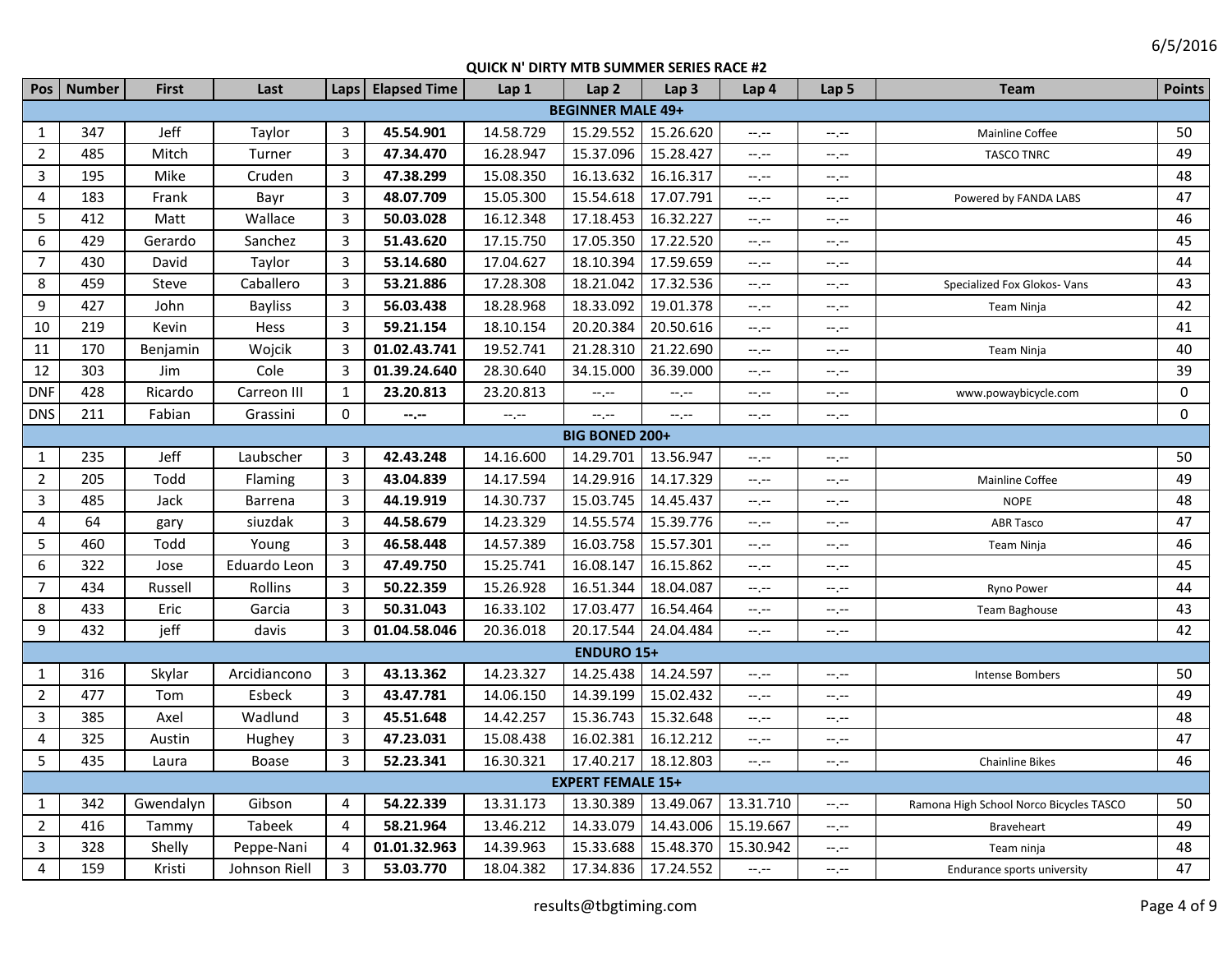|                | Pos   Number   | <b>First</b> | Last           |                | Laps   Elapsed Time | Lap 1     | Lap <sub>2</sub>          | Lap <sub>3</sub>    | Lap 4       | Lap 5       | <b>Team</b>                          | <b>Points</b> |
|----------------|----------------|--------------|----------------|----------------|---------------------|-----------|---------------------------|---------------------|-------------|-------------|--------------------------------------|---------------|
|                |                |              |                |                |                     |           | <b>EXPERT MALE 15-24</b>  |                     |             |             |                                      |               |
| $\mathbf{1}$   | 240            | Seth         | Levy           | 5              | 01.04.41.774        | 12.15.774 | 12.53.652                 | 13.28.726           | 13.27.700   | 12.35.922   | Haro Bikes                           | 50            |
| $\overline{2}$ | 327            | Travis       | Wagner         | 5              | 01.05.31.902        | 12.43.902 | 13.10.919                 | 13.21.842           | 13.34.565   | 12.40.674   | Haro                                 | 49            |
|                |                |              |                |                |                     |           | <b>EXPERT MALE 25-36</b>  |                     |             |             |                                      |               |
| $\mathbf{1}$   | 392            | Ryan         | Buerman        | 5              | 01.03.20.041        | 11.51.478 | 12.43.961                 | 12.51.186           | 12.53.416   | 13.00.000   | Purely Dental-Ride Cyclery           | 50            |
| $\overline{2}$ | 476            | Derek        | Goodman        | 5              | 01.07.07.879        | 12.13.879 | 13.21.459                 | 14.21.059           | 13.30.081   | 13.41.401   | Ride Cyclery Purely Dental           | 49            |
| $\mathbf{3}$   | 484            | Fernando     | Marquez        | 5              | 01.11.55.779        | 13.58.779 | 14.25.099                 | 14.39.333           | 14.32.061   | 14.20.507   |                                      | 48            |
|                |                |              |                |                |                     |           | <b>EXPERT MALE 37-48</b>  |                     |             |             |                                      |               |
| $\mathbf{1}$   | 363            | Mark         | Painting       | 5              | 01.04.36.503        | 12.14.503 | 12.53.387                 | 13.28.728           | 13.27.891   | 12.31.994   |                                      | 50            |
| $\overline{2}$ | 478            | Ryan         | Hughes         | 5              | 01.04.38.620        | 12.15.620 | 13.05.492                 | 13.28.918           | 13.15.591   | 12.32.999   | Ryno Power                           | 49            |
| $\overline{3}$ | 309            | Michael      | Sowinski       | 5              | 01.08.13.867        | 12.43.867 | 13.56.920                 | 14.01.536           | 13.42.696   | 13.48.848   | Halo Headband                        | 48            |
| $\overline{4}$ | $\overline{2}$ | Jeff         | Meyer          | 5              | 01.12.18.422        | 13.38.422 | 14.21.009                 | 14.44.947           | 14.58.322   | 14.35.722   | Team Ninja-BRL Sports                | 47            |
| 5              | 153            | Marc         | Engelhardt     | 5              | 01.13.26.319        | 12.42.319 | 19.21.461                 | 13.50.599           | 13.59.499   | 13.32.441   | Purely Dental-RIDE Cyclery           | 46            |
| <b>DNF</b>     | 196            | Ryan         | Dahl           | $\mathbf{1}$   | 11.56.375           | 11.56.375 | $-1, -1$                  | $-1, -1$            | $--, --$    | $--, --$    | <b>WEND Bike</b>                     | $\mathbf{0}$  |
|                |                |              |                |                |                     |           | <b>EXPERT MALE 49+</b>    |                     |             |             |                                      |               |
| $\mathbf{1}$   | 15             | Rick         | <b>Bienias</b> | 5              | 01.03.23.363        | 11.52.363 | 12.42.995                 | 12.50.899           | 12.53.426   | 13.03.680   | <b>Black Mountain Cycles</b>         | 50            |
| $\overline{2}$ | 462            | Jeff         | Jacobson       | 5              | 01.05.50.787        | 12.28.787 | 13.24.903                 | 13.25.779           | 13.33.042   | 12.58.276   | UC Cyclery JW Flooring               | 49            |
| 3              | 149            | Steven       | <b>Bates</b>   | 5              | 01.10.12.109        | 13.21.109 | 13.52.503                 | 14.22.587           | 14.16.252   | 14.19.658   | UC Cyclery                           | 48            |
| $\overline{4}$ | 154            | Steven       | Farner         | 5              | 01.12.51.596        | 13.51.596 | 14.24.331                 | 15.10.106           | 14.44.147   | 14.41.416   | Swami s                              | 47            |
| <b>DNF</b>     | 384            | Pete         | Tholl          | $\mathbf{1}$   | 11.56.239           | 11.56.239 | $-1$ , $-1$               | $-1, -1$            | --,--       | $-1$        | Purely Dental Ride                   | $\mathbf 0$   |
|                |                |              |                |                |                     |           | <b>MASOCHIST (SS) 15+</b> |                     |             |             |                                      |               |
| $\mathbf{1}$   | 173            | Judson       | Allen          | $\overline{4}$ | 01.04.14.007        | 15.14.007 |                           | 16.21.422 16.40.464 | 15.58.114   | $-1$        |                                      | 50            |
|                |                |              |                |                |                     |           | SCHOOL BOY 13-15          |                     |             |             |                                      |               |
| $\mathbf{1}$   | 156            | Raulito      | Gutierrez      | 3              | 46.02.684           | 14.53.858 | 15.10.321                 | 15.58.505           | --.--       | --.--       | NinerBikesMexico-RynoPower           | 50            |
| $\overline{2}$ | 158            | Nico         | Johnson        | $\overline{3}$ | 47.42.133           | 15.05.069 | 16.45.433                 | 15.51.631           | --,--       | --.--       | Torrey Pines High School             | 49            |
| $\overline{3}$ | 113            | Mason        | Salazar        | 3              | 49.49.529           | 16.03.508 | 17.04.377                 | 16.41.644           | --,--       | $-1, -1$    | Purely Dental Encinitas-RIDE Cyclery | 48            |
| 4              | 245            | Zach         | Martinez       | 3              | 50.37.359           | 16.33.240 | 16.53.830                 | 17.10.289           | --,--       | $-1, -1$    |                                      | 47            |
| 5              | 317            | Parker       | Goulart        | 3              | 54.10.380           | 17.31.343 | 18.18.247                 | 18.20.790           | --.--       | $-1, -1$    | Sierra Bicycle Werks Project 321     | 46            |
| 6              | 198            | owen         | davis          | 3              | 55.54.628           | 18.16.928 | 18.33.800                 | 19.03.900           | --.--       | $-1, -1$    |                                      | 45            |
| $\overline{7}$ | 353            | Hunter       | Kroepel        | $\mathbf{3}$   | 57.42.581           | 18.05.581 | 19.58.642                 | 19.38.358           | $-1, -1$    | $-1, -1$    |                                      | 44            |
| 8              | 437            | Ryan         | Forsyth        | 3              | 59.22.780           | 19.24.780 | 20.26.548                 | 19.31.452           | $-1$ , $-1$ | $-1$ , $-1$ | PB Waves                             | 43            |
| 9              | 466            | Joseph       | Ferragamo      | 3              | 01.01.22.827        | 18.29.827 | 21.09.842                 | 21.43.158           | $-1, -1$    | $-1$        |                                      | 42            |
| 10             | 352            | Mason        | Kroepel        | $\overline{3}$ | 01.02.16.521        | 19.59.521 | 20.37.909                 | 21.39.091           | $-1, -1$    | $-1, -1$    |                                      | 41            |
| 11             | 473            | Luke         | Mas            | $\mathbf{3}$   | 01.05.57.585        | 19.33.997 | 23.36.372                 | 22.47.216           | $-1, -1$    | $-1, -1$    |                                      | 40            |
| 12             | 351            | Josh         | Lombardi       | $\overline{3}$ | 01.05.58.912        | 19.39.158 | 23.35.212                 | 22.44.542           | --.--       | $-1, -1$    |                                      | 39            |
| 13             | 440            | Eddie        | Reynolds       | 3              | 01.15.10.119        | 19.40.119 | 26.16.051                 | 29.13.949           | --.--       | $-1, -1$    | <b>BCB Cafe</b>                      | 38            |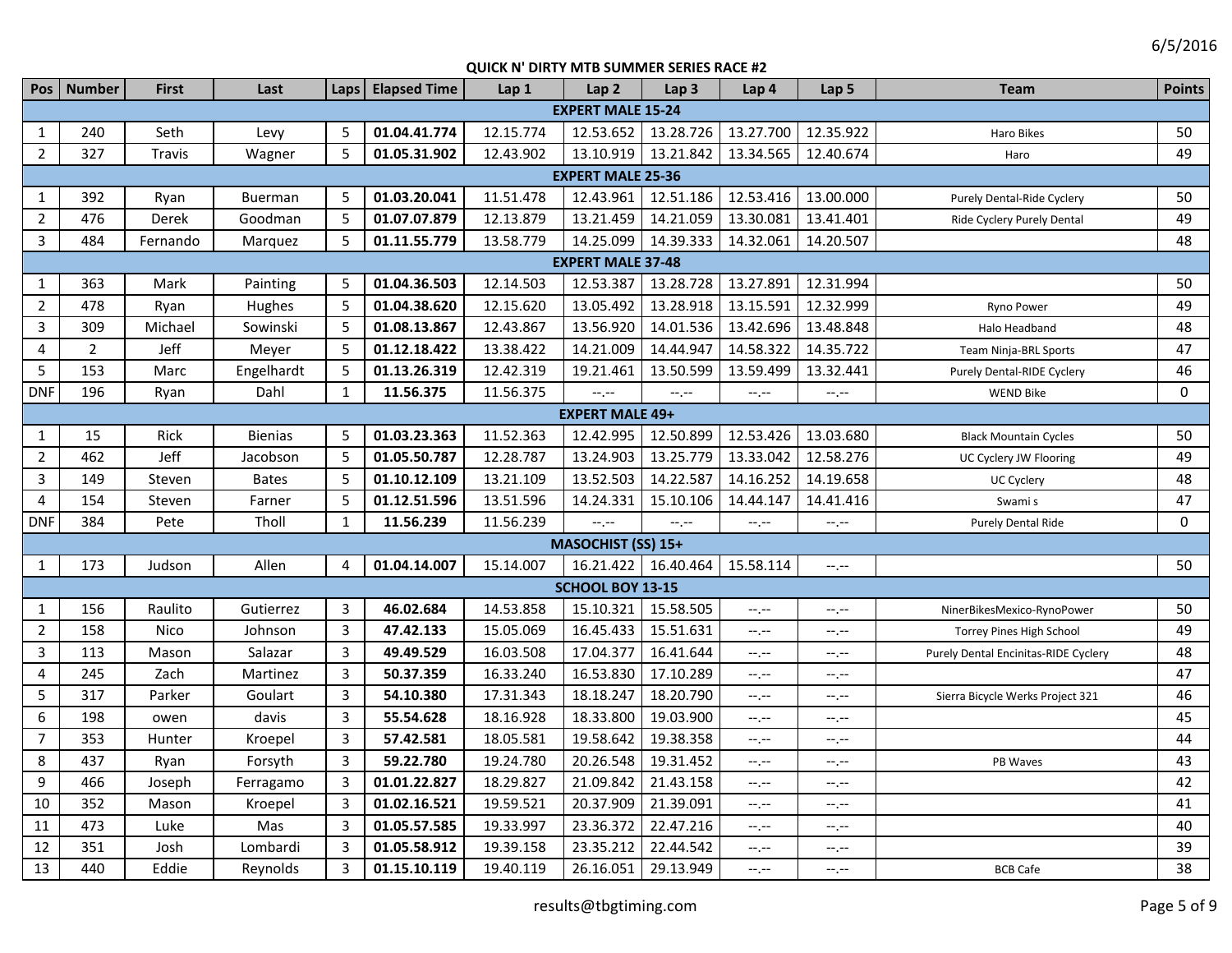|                  | Pos   Number | <b>First</b>   | Last           | Laps         | <b>Elapsed Time</b> | Lap 1     | Lap <sub>2</sub>        | Lap <sub>3</sub> | Lap 4       | Lap <sub>5</sub> | <b>Team</b>                               | <b>Points</b> |
|------------------|--------------|----------------|----------------|--------------|---------------------|-----------|-------------------------|------------------|-------------|------------------|-------------------------------------------|---------------|
|                  |              |                |                |              |                     |           | <b>SCHOOL BOY 16-18</b> |                  |             |                  |                                           |               |
| $\mathbf{1}$     | 261          | Nathan         | Pray           | 4            | 55.09.208           | 13.30.468 | 13.36.032               | 14.10.083        | 13.52.625   | $-1$             | <b>Temecula Valley Composite</b>          | 50            |
| $\overline{2}$   | 275          | Dylan          | Spain          | 4            | 55.09.360           | 13.41.645 | 13.24.877               | 14.09.994        | 13.52.844   | $-1$ , $-1$      |                                           | 49            |
| $\overline{3}$   | 439          | Jared          | Kooiman        | 4            | 56.41.798           | 13.46.822 | 14.18.268               | 14.23.691        | 14.13.017   | $-1$             | Lauf Forks-Cycling 6s                     | 48            |
| 4                | 469          | Angel          | Rodriguez      | 4            | 58.45.088           | 14.06.669 | 14.35.225               | 14.54.729        | 15.08.465   | $-1$ , $-1$      | Rosarito Racing Team                      | 47            |
| 5                | 438          | Logan          | Gilbert        | 4            | 01.00.27.216        | 14.17.789 | 15.29.884               | 15.45.135        | 14.54.408   | $-1, -1$         |                                           | 46            |
|                  |              |                |                |              |                     |           | <b>SPORT FEMALE 15+</b> |                  |             |                  |                                           |               |
| $\mathbf{1}$     | 36           | Alyssa         | Eikmeier       | 3            | 43.27.221           | 13.58.193 | 14.55.335               | 14.33.693        | $-1$        | $-1 - 1 - 1 = 0$ |                                           | 50            |
| $\overline{2}$   | 441          | <b>Stassa</b>  | Cappos         | 3            | 45.45.740           | 14.41.990 | 15.33.677               | 15.30.073        | $-1$        | $-1, -1$         |                                           | 49            |
| $\overline{3}$   | 415          | McKenzie       | Steiner        | 3            | 46.50.688           | 14.42.848 | 15.35.791               | 16.32.049        | $-1$        | $-1$ , $-1$      | <b>Holliday Rock</b>                      | 48            |
| $\overline{4}$   | 329          | Julie          | Warner         | 3            | 47.24.298           | 15.16.519 | 16.02.062               | 16.05.717        | $-1$ , $-1$ | $-1, -1$         | Halo Headband                             | 47            |
| 5                | 248          | Shea           | McNanie        | 3            | 47.53.268           | 15.19.170 | 16.23.992               | 16.10.106        | $-1, -1$    | $-1 - 1 - 1 = 0$ | Poway Bicycle                             | 46            |
| $\boldsymbol{6}$ | 238          | Kylie          | LENNOX         | $\mathbf{3}$ | 48.58.869           | 15.26.688 | 16.35.770               | 16.56.411        | $-1, -1$    | $-1$             | GOHS MTB team                             | 45            |
| $\overline{7}$   | 377          | Melissa        | Slade          | 3            | 49.26.529           | 15.52.918 | 16.40.281               | 16.53.330        | $-1$        | $-1, -1$         |                                           | 44            |
| 8                | 287          | Lisa           | Festa          | 3            | 51.17.483           | 16.57.594 | 17.04.325               | 17.15.564        | $-1, -1$    | $-1 - 1 - 1 = 0$ |                                           | 43            |
| 9                | 442          | Chloe          | Naylor         | 3            | 53.31.733           | 17.00.972 | 18.13.515               | 18.17.246        | $-1$        | $-1 - 1 - 1 = 0$ |                                           | 42            |
| 10               | 464          | Cecilia        | Camacho        | 3            | 56.07.471           | 17.30.188 | 19.06.252               | 19.31.031        | $-1$ , $-1$ | $-1, -1$         | Baja MTB                                  | 41            |
|                  |              |                |                |              |                     |           | <b>SPORT MALE 15-24</b> |                  |             |                  |                                           |               |
| $\mathbf{1}$     | 387          | Parker         | <b>Burgett</b> | 4            | 52.20.611           | 12.26.229 | 13.15.790               | 13.20.682        | 13.17.910   | $-1$ , $-1$      | 387 Racing                                | 50            |
| $\overline{2}$   | 161          | <b>Brandon</b> | Kooiman        | 4            | 52.21.824           | 12.28.651 | 13.14.712               | 13.20.509        | 13.17.952   | $-1$             | Lauf Forks-Bike Fetish-Temecula Composite | 49            |
| $\overline{3}$   | 204          | Ryan           | Ferragamo      | 4            | 53.20.083           | 12.27.694 | 13.16.626               | 13.53.901        | 13.41.862   | $-1$             | Centre City Cycles                        | 48            |
| 4                | 490          | Christopher    | Weigle         | 4            | 57.51.331           | 14.12.063 | 14.24.709               | 14.43.428        | 14.31.131   | $-1$             | Ninja Zumwalts                            | 47            |
| 5                | 128          | Tony           | Dickey-Rubio   | 4            | 59.03.663           | 14.19.402 | 14.34.321               | 14.54.355        | 15.15.585   | $-1$             | Poway Bicycle                             | 46            |
| 6                | 468          | Zach           | <b>Mapes</b>   | 4            | 59.39.633           | 13.53.689 | 15.01.752               | 15.16.174        | 15.28.018   | $-1$ , $-1$      | <b>GOHS Mountainbike Team</b>             | 45            |
| $\overline{7}$   | 444          | <b>NOAH</b>    | KELLY          | 4            | 59.40.288           | 14.15.701 | 15.15.565               | 15.15.887        | 14.53.135   | $-1$ , $-1$      | <b>RYNO POWER</b>                         | 44            |
| 8                | 443          | Dillon         | Adams          | 4            | 01.01.30.858        | 14.39.807 | 15.13.121               | 16.07.339        | 15.30.591   | $-1$             | Adams Mobile Detail                       | 43            |
| 9                | 277          | Jared          | Tomasek        | 4            | 01.01.53.326        | 15.23.326 | 15.32.828               | 15.34.648        | 15.22.524   | --.--            |                                           | 42            |
| 10               | 285          | Steven         | Williams       | 4            | 01.05.07.608        | 14.32.608 | 15.49.631               | 17.24.108        | 17.21.261   | $-1, -1$         | Poway Bicycles                            | 41            |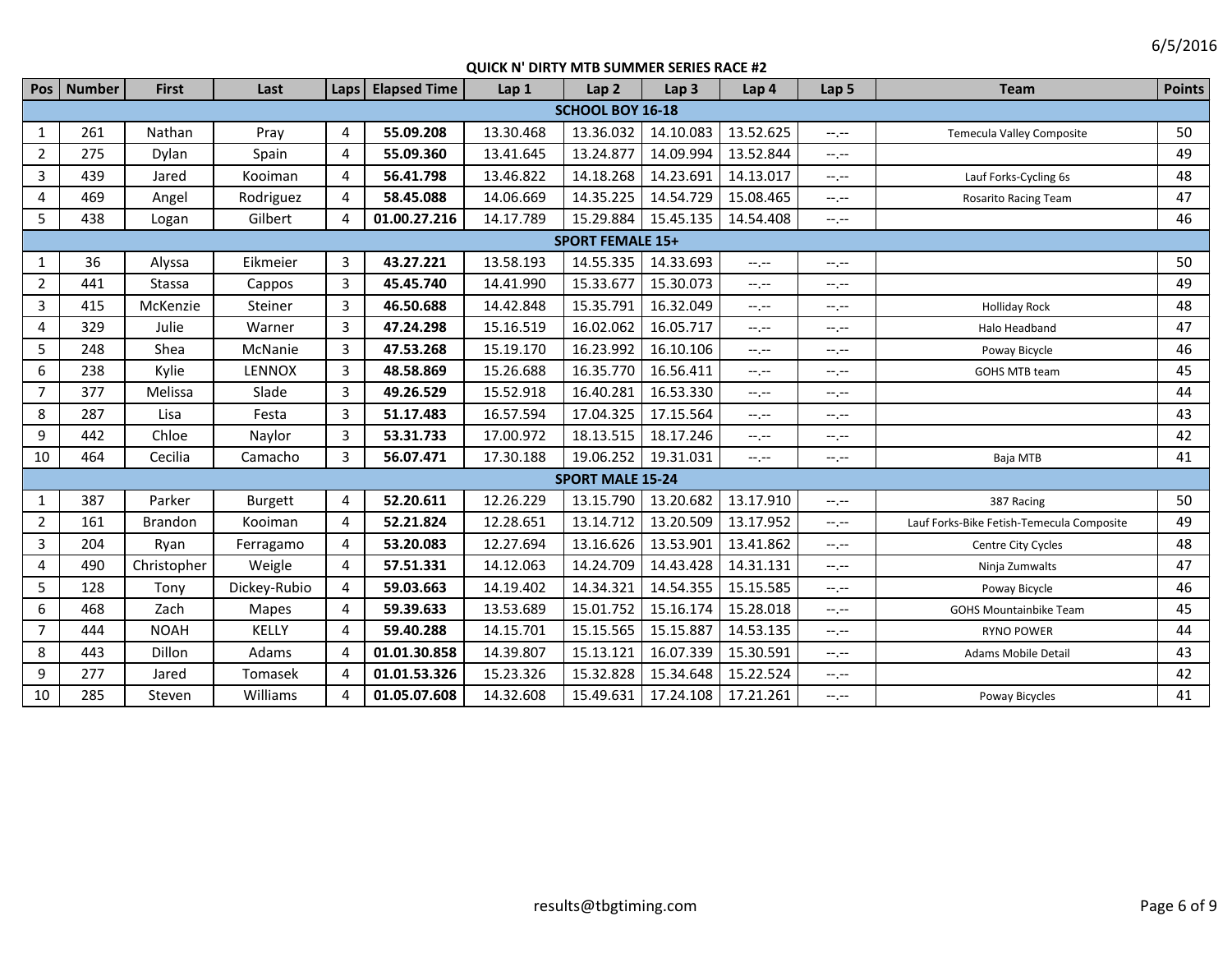|    | Pos   Number            | <b>First</b> | Last        | Laps <sup>1</sup>     | <b>Elapsed Time</b> | Lap 1     | Lap <sub>2</sub> | Lap <sub>3</sub> | Lap 4                 | Lap <sub>5</sub> | <b>Team</b>                                 | <b>Points</b> |
|----|-------------------------|--------------|-------------|-----------------------|---------------------|-----------|------------------|------------------|-----------------------|------------------|---------------------------------------------|---------------|
|    | <b>SPORT MALE 25-36</b> |              |             |                       |                     |           |                  |                  |                       |                  |                                             |               |
|    | 410                     | Gilberto     | Rodriguez   | 4                     | 55.31.100           | 12.48.290 | 13.54.146        |                  | 14.32.523 14.16.141   | $-1$ , $-1$      | Niner Baja Desert King                      | 50            |
|    | 374                     | Jared        | <b>Rios</b> | 4                     | 55.36.277           | 12.47.793 | 14.29.897        | 14.11.040        | 14.07.547             | $-1.1$           |                                             | 49            |
|    | 496                     | Estaban      | Arsiza      | 4                     | 56.40.382           | 14.46.127 | 13.55.534        |                  | 14.13.404   13.45.317 | $-1$ , $-1$      | Biciterra                                   | 48            |
|    | 456                     | Norberto     | Rodriguez   | 4                     | 56.42.850           | 13.43.969 | 14.18.641        | 14.39.358        | 14.00.882             | $-1.1$           | <b>RST</b>                                  | 47            |
|    | 28                      | Robert       | Campbell    | 4                     | 56.45.512           | 13.46.600 | 14.09.469        | 14.34.870        | 14.14.573             | $-1.1$           |                                             | 46            |
| 6. | 152                     | Martin       | Downer      | 4                     | 58.20.655           | 14.04.465 | 13.58.642        | 15.21.922        | 14.55.626             | $-1$ , $-1$      | Substance-TheBikeShop-RYNO POWER-Cannondale | 45            |
|    | 147                     | Christian    | Preciado    | 4                     | 01.00.46.237        | 14.45.557 | 14.48.322        | 15.45.949        | 15.26.409             | $-1$ , $-1$      | Biciterra-X3Mgmnt                           | 44            |
| 8  | 137                     | Jeff         | Konicke     | 4                     | 01.01.56.771        | 14.56.771 | 15.31.398        | 15.41.731        | 15.46.871             | $-1 - 1 - 1 = 0$ |                                             | 43            |
| 9  | 118                     | Adan         | Casillas    | $\boldsymbol{\Delta}$ | 01.02.32.057        | 15.41.057 | 15.30.905        |                  | 16.21.869   14.58.226 |                  |                                             | 42            |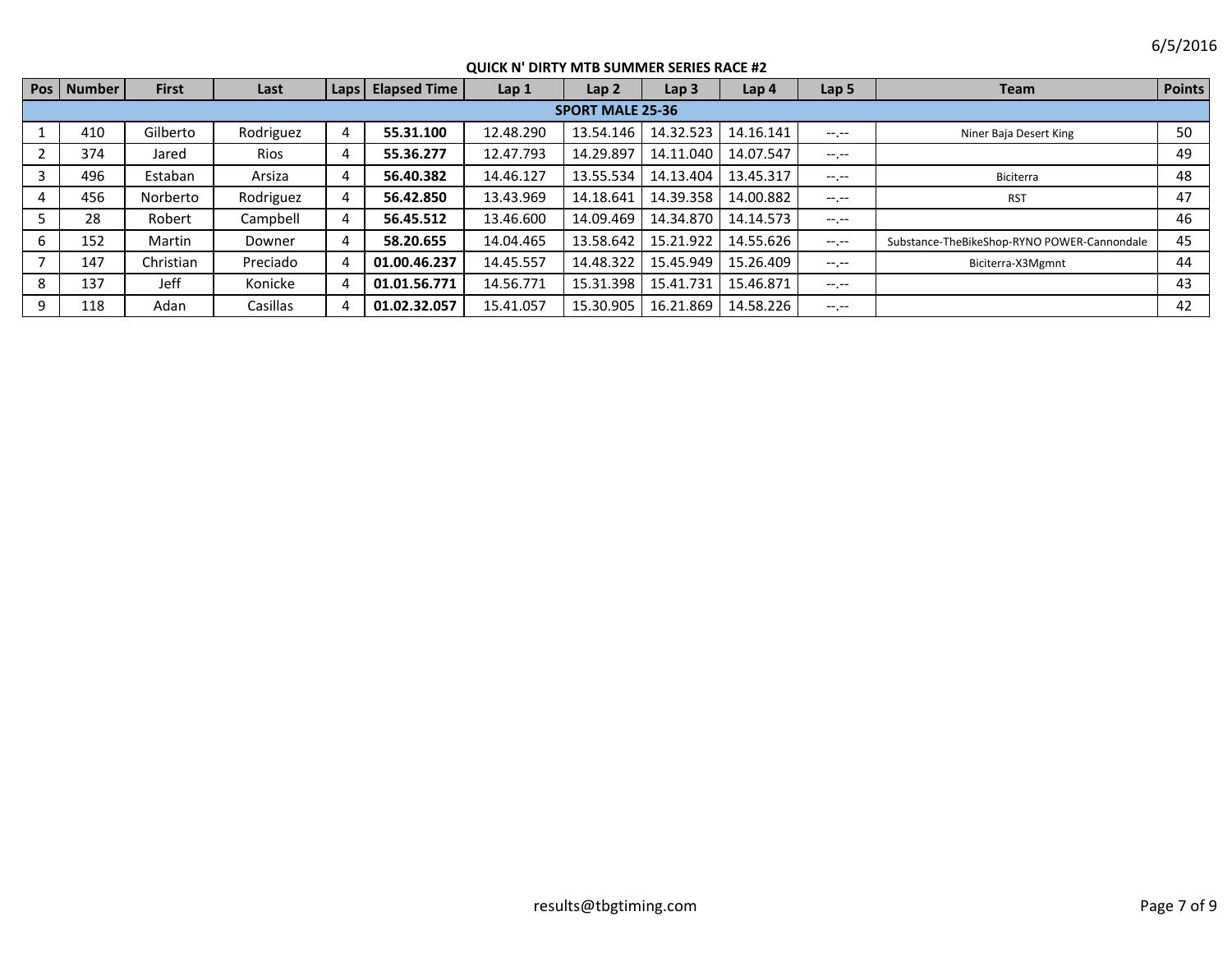|                | Pos   Number            | <b>First</b> | Last       | Laps | <b>Elapsed Time</b> | Lap 1      | Lap <sub>2</sub> | Lap <sub>3</sub> | Lap 4                                         | Lap <sub>5</sub> | <b>Team</b>                    | <b>Points</b> |  |
|----------------|-------------------------|--------------|------------|------|---------------------|------------|------------------|------------------|-----------------------------------------------|------------------|--------------------------------|---------------|--|
|                | <b>SPORT MALE 37-48</b> |              |            |      |                     |            |                  |                  |                                               |                  |                                |               |  |
| $\mathbf{1}$   | 378                     | Mike         | McCluney   | 4    | 55.28.923           | 13.44.840  | 13.47.358        | 13.56.209        | 14.00.516                                     | $-1$ .           | <b>Impact Racing</b>           | 50            |  |
| $\overline{2}$ | 369                     | Ryan         | Hevener    | 4    | 56.00.270           | 12.48.096  | 13.37.834        | 14.16.038        | 15.18.302                                     | $-1$ .           |                                | 49            |  |
| $\overline{3}$ | 446                     | Kermit       | McGovern   | 4    | 56.16.591           | 13.38.510  | 13.47.760        | 14.41.282        | 14.09.039                                     | $-1$ .           | Celo Pacific                   | 48            |  |
| $\overline{4}$ | 167                     | John         | Paladino   | 4    | 57.23.858           | 13.25.428  | 14.32.622        | 14.44.005        | 14.41.803                                     | $-1$ .           |                                | 47            |  |
| 5              | 168                     | Rob          | Parsons    | 4    | 57.42.660           | 13.45.254  | 14.19.996        | 14.52.671        | 14.44.739                                     | $-1$ , $-1$      | Poway Bike Shop                | 46            |  |
| 6              | 370                     | Ernie        | Escobar    | 4    | 58.37.388           | 14.03.529  | 14.39.628        | 15.00.927        | 14.53.304                                     | $-1$ , $-1$      | Sockguy                        | 45            |  |
| $\overline{7}$ | 400                     | Eric         | Herrera    | 4    | 58.50.520           | 13.48.517  | 14.59.876        | 15.17.724        | 14.44.403                                     | $--, --$         |                                | 44            |  |
| 8              | 500                     | Gavin        | Scott      | 4    | 58.51.471           | 14.25.979  | 14.20.884        | 14.51.211        | 15.13.397                                     | $-1$ , $-1$      |                                | 43            |  |
| 9              | 465                     | Paul         | Thompson   | 4    | 01.00.00.061        | 14.46.540  | 14.58.150        | 15.02.307        | 15.13.064                                     | $-1$ .           |                                | 42            |  |
| 10             | 288                     | Mauro        | Figueroa   | 4    | 01.00.31.838        | 15.04.680  | 15.11.500        | 15.10.950        | 15.04.708                                     | $-1$ , $-1$      | Wife REB                       | 41            |  |
| 11             | 256                     | Sergio       | Pena       | 4    | 01.00.46.484        | 14.36.288  | 15.15.922        | 15.24.580        | 15.29.694                                     | $-1$ , $-1$      | Poway Bicycle                  | 40            |  |
| 12             | 337                     | James        | Brown      | 4    | 01.01.28.174        | 15.11.550  | 15.26.228        | 15.47.300        | 15.03.096                                     | $-1$ , $-1$      | Coyotes                        | 39            |  |
| 13             | 236                     | David        | Lawson     | 4    | 01.01.31.391        | 15.04.391  | 15.29.537        | 15.52.522        | 15.04.941                                     | $-1$             | Celo Pacific                   | 38            |  |
| 14             | 333                     | Seth         | Graham     | 4    | 01.01.36.180        | 14.45.558  | 14.58.079        | 15.02.133        | 16.50.410                                     | $-1$ , $-1$      | Wattue Ink                     | 37            |  |
| 15             | 461                     | Gilberto     | Eceruantes | 4    | 01.02.04.676        | 14.59.703  | 15.27.414        | 15.54.912        | 15.42.647                                     | $-1$ , $-1$      | XC Base                        | 36            |  |
| 16             | 445                     | Mario        | Espinoza   | 4    | 01.02.45.899        | 15.38.899  | 15.58.274        | 15.38.492        | 15.30.234                                     | $-1$ .           | Biciterra-tersa                | 35            |  |
| 17             | 151                     | Carlos       | Cortes     | 4    | 01.03.27.561        | 15.35.561  | 16.24.619        | 16.13.631        | 15.13.750                                     | $-1$ , $-1$      |                                | 34            |  |
| 18             | 498                     | Jerome       | Lacotte    | 4    | 01.03.55.579        | 15.32.579  | 16.03.678        | 16.32.651        | 15.46.671                                     | $-1$ , $-1$      |                                | 33            |  |
| 19             | 497                     | Rigoberto    | Cabrera    | 4    | 01.03.58.330        | 15.49.330  | 15.46.393        | 16.37.058        | 15.45.549                                     | $-1, -1$         | Biciterra                      | 32            |  |
| 20             | 483                     | Lee          | Ettleman   | 4    | 01.04.08.560        | 15.08.560  | 15.58.663        | 16.28.858        | 16.32.479                                     | $-1 - 1 - 1 = 0$ | Haro                           | 31            |  |
| 21             | 467                     | Luis         | Vizcarra   | 4    | 01.04.16.510        | 16.19.510  | 15.54.410        | 16.36.143        | 15.26.447                                     | $-1, -1$         |                                | 30            |  |
| 22             | 186                     | Greeyvin     | Camacho    | 4    | 01.05.54.590        | 16.01.590  | 16.21.039        | 16.55.453        | 16.36.508                                     | $-1 - 1 - 1 = 0$ |                                | 29            |  |
| 23             | 131                     | Daniel       | Lopez      | 4    | 01.09.04.382        | 15.50.382  | 16.47.290        | 18.12.707        | 18.14.003                                     | $-1$ .           | Free                           | 28            |  |
| 24             | 166                     | Ben          | Moshier    | 4    | 01.09.05.647        | 16.37.962  | 16.59.674        | 17.53.400        | 17.34.611                                     | $-1$ .           |                                | 27            |  |
| 25             | 419                     | Raymundo     | Marquez    | 4    | 01.10.38.407        | <b>NLD</b> | <b>NLD</b>       | <b>NLD</b>       | <b>NLD</b>                                    | $-1$ .           |                                | 26            |  |
| 26             | 227                     | Chris        | Jones      | 3    | 45.46.819           | 14.03.076  | 14.34.726        | 17.09.017        | $-1$ , $-1$                                   | $-1$ .           | Pure Ride Cycles - Lake Forest | 25            |  |
| <b>DNS</b>     | 169                     | eric         | reed       | 0    | --.--               | $-1, -1$   | $-1$ , $-1$      | $-1, -1$         | $\mathrel{\mathop:}=$ , $\mathrel{\mathop:}=$ | $-1$ . $-1$      |                                | 0             |  |
| <b>DNS</b>     | 172                     | Erick        | Aldrich    | 0    | --.--               | $-1, -1$   | $--, --$         | --.--            | $-1, -1$                                      | $-1$ .           | Celo Pacific                   | $\mathbf 0$   |  |